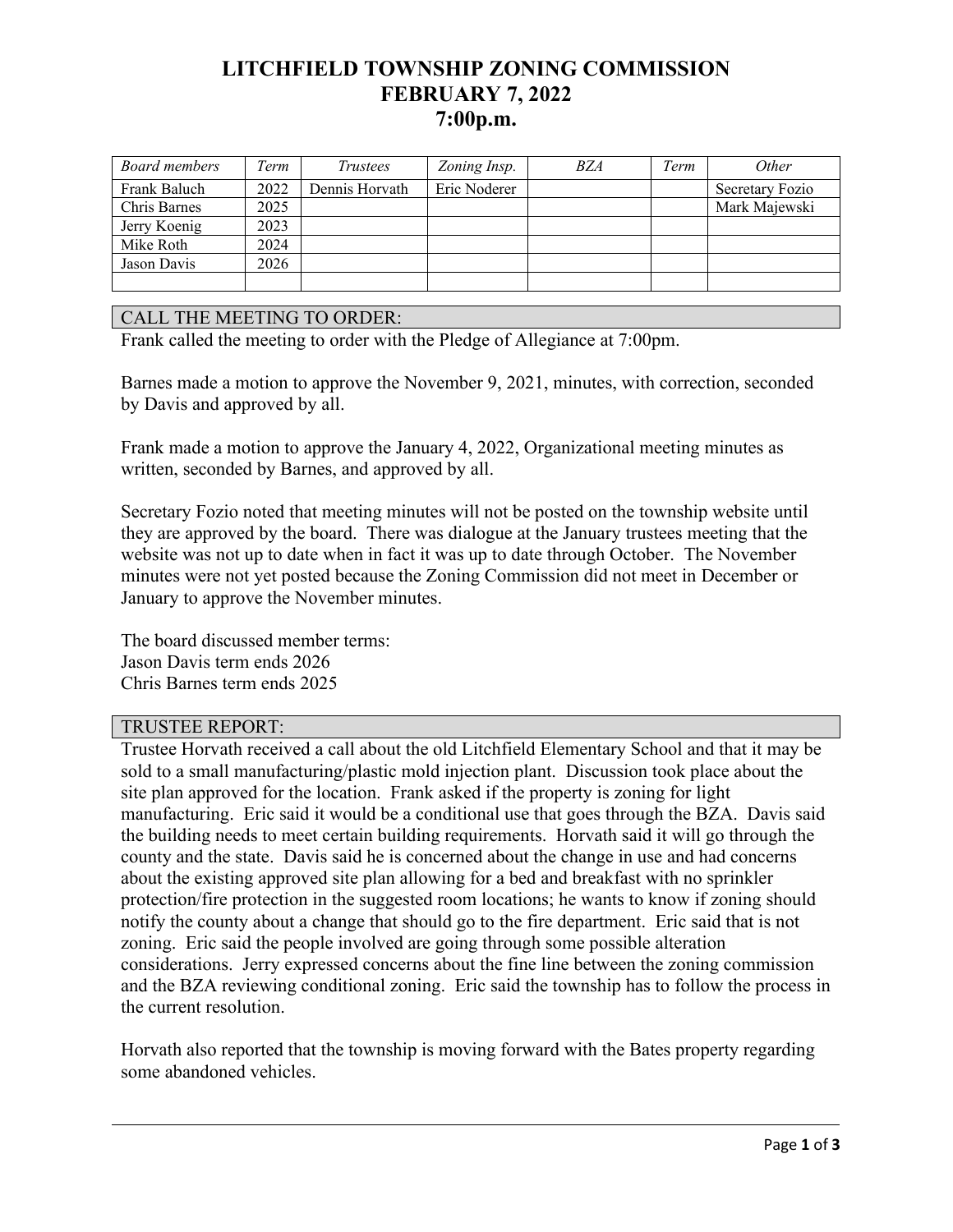## BZA

No BZA Report

### ZONING INSPECTOR

Eric reported that zoning is slow this time of year. He has sent out some letters regarding zoning violations:

- A fence on Avon Lake Road
- Inoperable vehicles on Vandemark (216.012)
- Inoperable vehicles on Dunham (216.012)
- Household goods outside a garage on Vandemark (216.01.4)
- A structure without septic being used as a dwelling on Branch; the county was informed (206.04)

He also attended the OTA training in Columbus; enforcement was a main topic along with agrotourism, wind farms over 50 megawatts and solar development which is mainly in western Ohio. Horvath noted the Medina County Commissioners passed a resolution that does not allow for mega farms without county approval; there may be two farms being considered in the county currently. Horvath noted the dwelling on Branch; you can live in a house without water but the moment you have indoor plumbing the dwelling must have a septic.

Frank asked about the structure on Yost Road being torn down and the trailer; Eric said the trailer is allowed for 1 year.

Davis asked if tires can be used along with dirt for a shooting backstop. Eric said they have to be out of public view.

### TRAINING

No Training Report

### OLD BUSINESS

Mark Majewski began with the Article I text amendment draft review and reminded the board the Medina County Department of Planning Services would take proposed text amendments in small sections to begin reviewing amendments. The board discussed prohibited uses are not subject to a use variance; if it is not listed it is clearly prohibited. Mark noted that a use that is not considered can be part of a future text amendment. Mark will clean up any conflicting language. He moved to industrial uses; he will try and separate industrial uses with outside negative impacts that might occur at an industrial business to include possible explosive uses; he will separate manufacturing uses into categories.

Mark referred to the November discussion about for sale junk vehicles in front/side yards. He offered some proposed language and discussed this with the board. Eric elaborated on Section 206.04; Outdoor storage regulations and items kept in an area that is not permitted; the Outdoor Storage Section is used after 31 days; he looks at things not consistent with the outdoor regulations and said the text in zoning needs to be consistent. Discussion took place. Eric suggested something like 'items for sale past 30 days need to comply with the outdoor storage regulations.' Davis said the board didn't think this need to be there because after 30 days there is already something to enforce this in the outdoor storage regulations; he brought this up previously that Eric and Mark should not be discussing issue between the two without the board